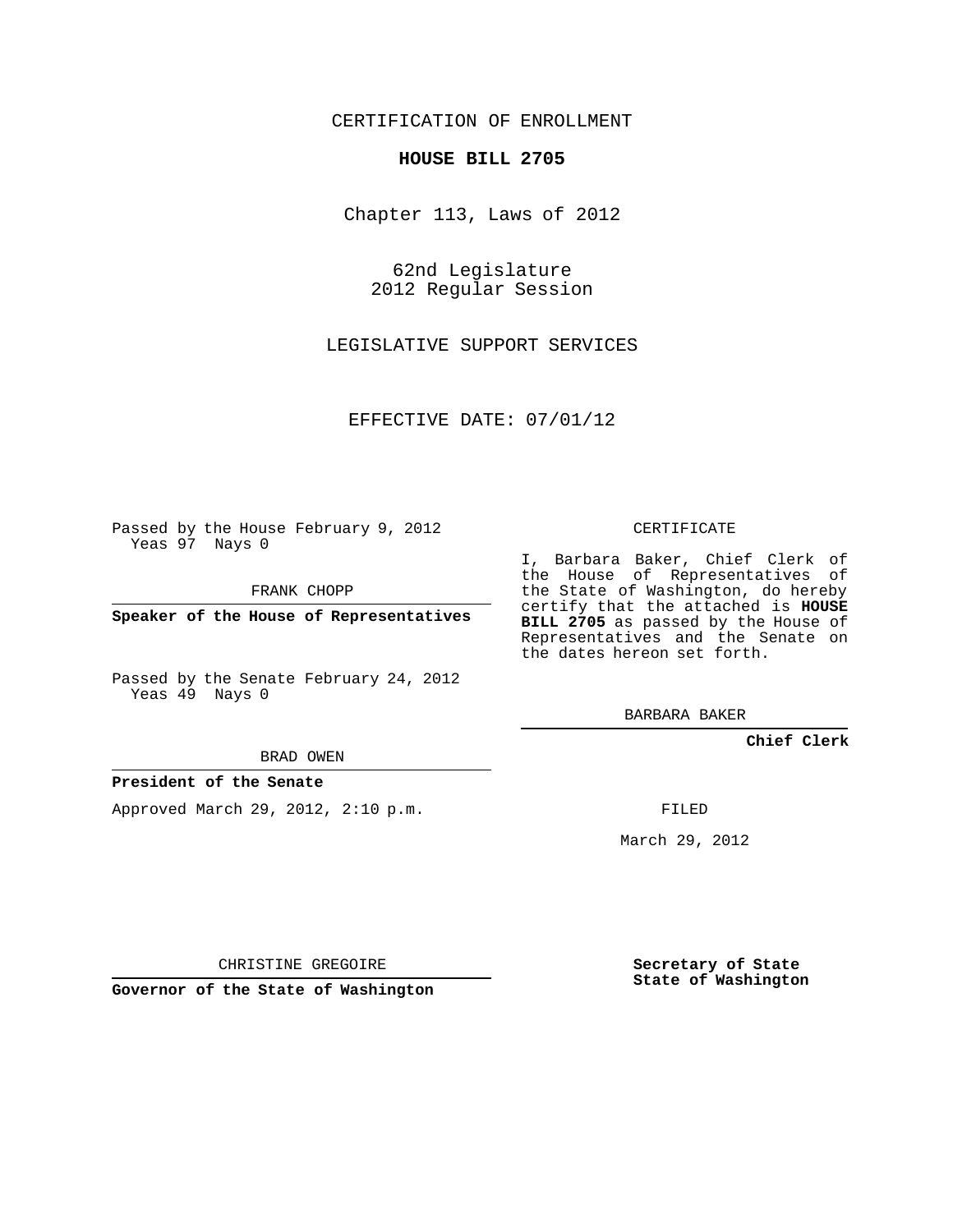# **HOUSE BILL 2705** \_\_\_\_\_\_\_\_\_\_\_\_\_\_\_\_\_\_\_\_\_\_\_\_\_\_\_\_\_\_\_\_\_\_\_\_\_\_\_\_\_\_\_\_\_

\_\_\_\_\_\_\_\_\_\_\_\_\_\_\_\_\_\_\_\_\_\_\_\_\_\_\_\_\_\_\_\_\_\_\_\_\_\_\_\_\_\_\_\_\_

Passed Legislature - 2012 Regular Session

## **State of Washington 62nd Legislature 2012 Regular Session**

**By** Representatives Sullivan and Kretz

Read first time 01/25/12. Referred to Committee on State Government & Tribal Affairs.

 AN ACT Relating to the consolidation of legislative support functions into an office of legislative support services; amending RCW 44.04.260 and 43.88.230; adding a new chapter to Title 44 RCW; and providing an effective date.

BE IT ENACTED BY THE LEGISLATURE OF THE STATE OF WASHINGTON:

 NEW SECTION. **Sec. 1.** The legislature finds that state government should be operated in an efficient and effective manner. It is the intent of the legislature to create the office of legislative support services to make effective and efficient use of the public's resources, improve the delivery and quality of services, standardize practices, and achieve cost savings.

 NEW SECTION. **Sec. 2.** The definitions in this section apply throughout this chapter unless the context clearly requires otherwise. (1) "Director" means the director of the office of legislative support services employed under section 4 of this act. (2) "Legislative agencies" means: The joint legislative audit and

review committee, the joint transportation committee, the office of the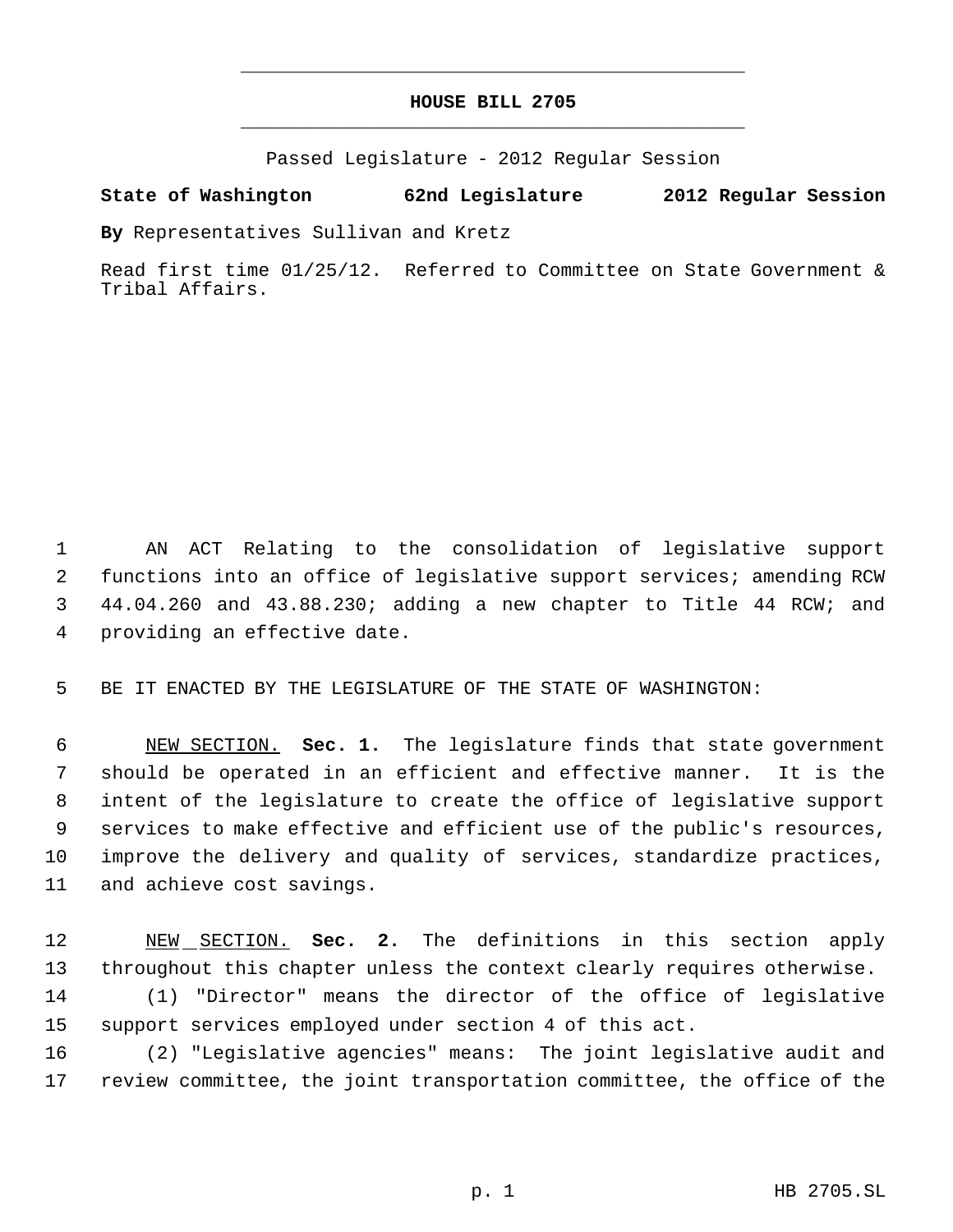state actuary, the legislative evaluation and accountability program committee, the office of legislative support services, the joint legislative systems committee, and the statute law committee.

(3) "Office" means the office of legislative support services.

 NEW SECTION. **Sec. 3.** (1) The office of legislative support services is created to provide administrative and support services to the senate, house of representatives, and legislative agencies. All operations of the office are subject to RCW 44.04.260.

 (2) The office shall provide support to the senate, the house of representatives, and legislative agencies for facilities operations, asset management, production services, audio-visual needs, the distribution of information about the legislature and the legislative process to the public, and other administrative or support services of the senate, the house of representatives, and legislative agencies authorized by the secretary of the senate and the chief clerk of the house of representatives.

 NEW SECTION. **Sec. 4.** (1) The secretary of the senate and the chief clerk of the house of representatives, in consultation with the senate facilities and operations committee and the house executive rules committee, shall employ a director of the office. The director serves at the pleasure of the secretary of the senate and the chief clerk of the house of representatives, who shall fix the director's salary.

 (2)(a) The director serves as the executive and administrative head of the office.

 (b) In accordance with an adopted personnel plan, the director shall employ and fix the compensation for personnel required to carry out the purposes of this chapter.

 (c) The director may enter into contracts for: (i) The sale, exchange, or acquisition of equipment, supplies, services, and facilities required to carry out the purposes of this chapter; and (ii) the distribution of legislative information.

 NEW SECTION. **Sec. 5.** Subject to RCW 44.04.260, all expenses incurred, including salaries and expenses of employees, shall be paid upon voucher forms as provided and signed by the director. Vouchers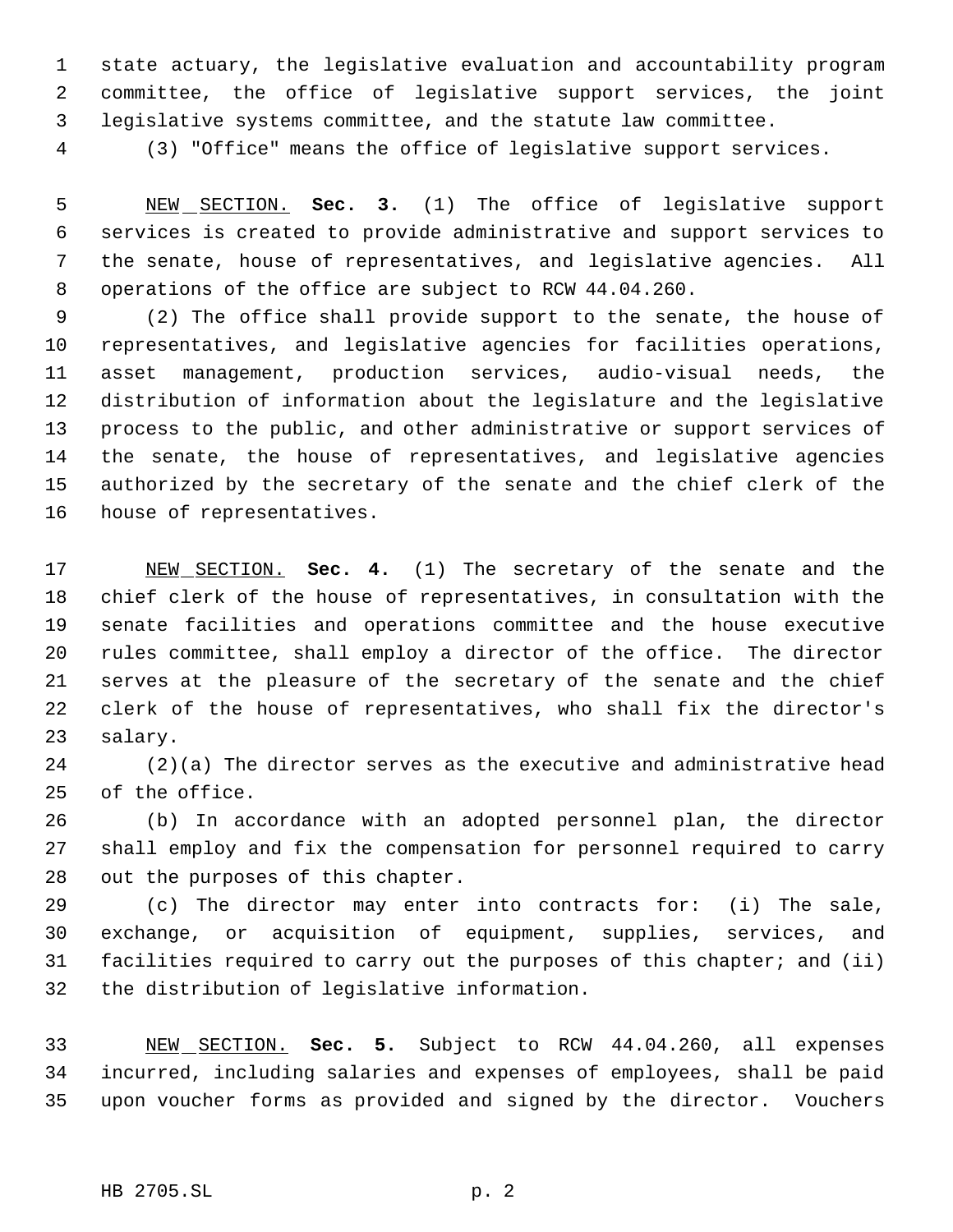may be drawn on funds appropriated by law for the office. The senate and house of representatives may transfer moneys appropriated for legislative expenses to the office.

 **Sec. 6.** RCW 44.04.260 and 2005 c 319 s 112 are each amended to read as follows:

 The joint legislative audit and review committee, the joint transportation committee, the select committee on pension policy, the 8 legislative evaluation and accountability program committee, the office 9 of legislative support services, and the joint legislative systems committee are subject to such operational policies, procedures, and oversight as are deemed necessary by the facilities and operations committee of the senate and the executive rules committee of the house of representatives to ensure operational adequacy of the agencies of the legislative branch. As used in this section, "operational policies, procedures, and oversight" includes the development process of biennial budgets, contracting procedures, personnel policies, and compensation plans, selection of a chief administrator, facilities, and expenditures. This section does not grant oversight authority to the facilities and operations committee of the senate over any standing committee of the house of representatives or oversight authority to the executive rules committee of the house of representatives over any standing committee of the senate.

 **Sec. 7.** RCW 43.88.230 and 2005 c 319 s 109 are each amended to read as follows:

 For the purposes of this chapter, the statute law committee, the joint legislative audit and review committee, the joint transportation committee, the legislative evaluation and accountability program 28 committee, the office of legislative support services, the office of state actuary, and all legislative standing committees of both houses shall be deemed a part of the legislative branch of state government.

NEW SECTION. **Sec. 8.** This act takes effect July 1, 2012.

NEW SECTION. **Sec. 9.** Sections 1 through 5 of this act constitute

p. 3 HB 2705.SL